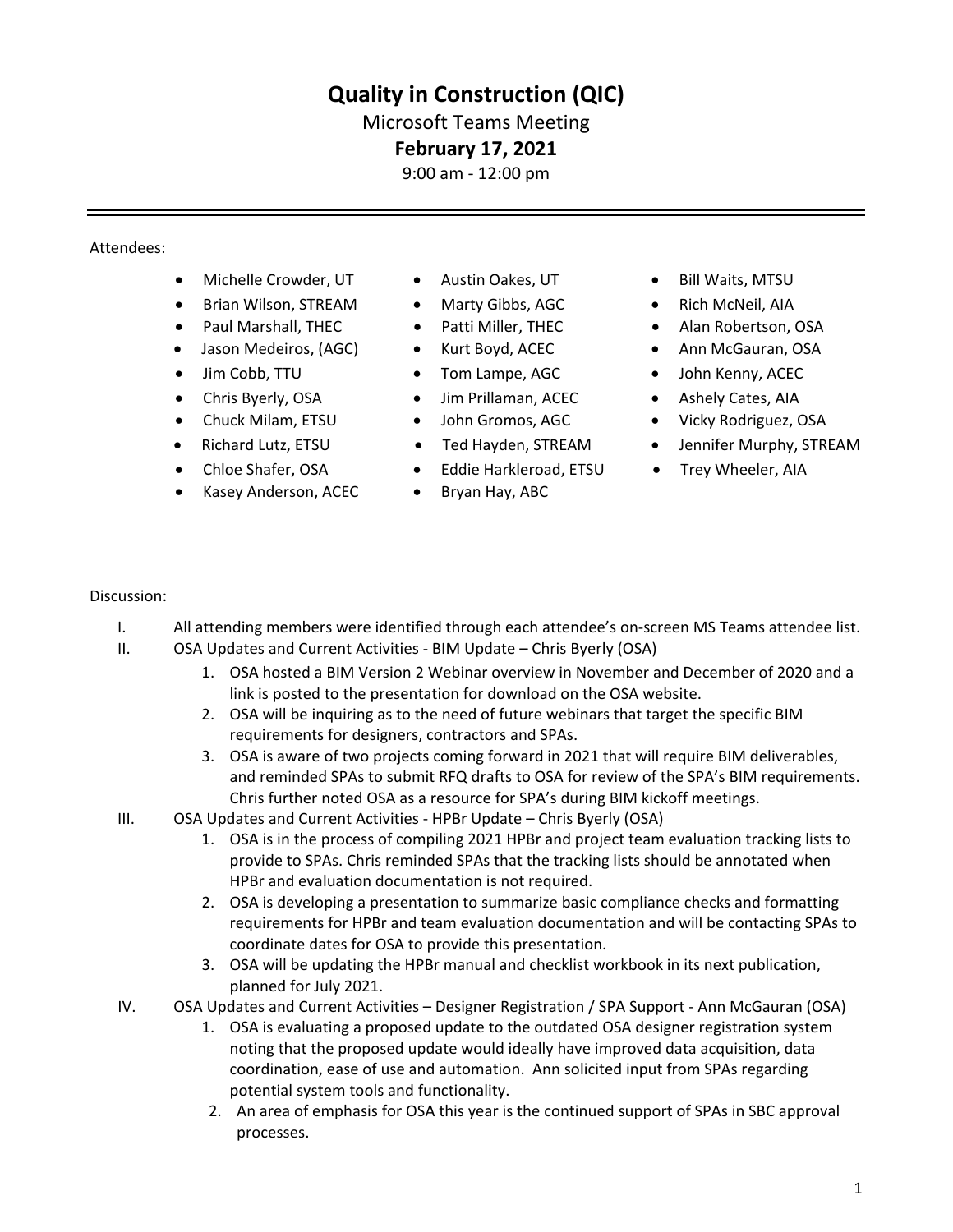- a. Bryan Hay asked if QIC task force members will be surveyed to provide feedback for topics of interest for subsequent QIC meetings.
- b. Ann McGauran recognized the value of the members' time and responded that OSA will be sending out a survey to all QIC members to inquire about future QIC meeting topics.
- V. THEC Updates and Current Activities Patti Miller (THEC)
	- 1. Patti Miller spoke about the Capital Budget process.
	- 2. She noted that the capital outlay budget proposed by the governor included 12 projects recommended by THEC and 6 projects recommended by the governor. The 6 projects recommended by the governor have a total budget of \$283,235,000. Patti said that capital maintenance projects in the amount of \$153,251,000 were recommended by the governor will be going forward representing 70 projects from the SPA higher education institutions.
	- 3. In the coming years, renovations to buildings in response to COVID should be expected as well as renovation relating to space efficiency.
		- a. Ann McGauran confirmed that the projects proposed in the capital budget were posted on the OSA website and that OSA would be posting information on the projects that require designer selections later in the budget process.
- VI. THEC Updates and Current Activities –Paul Marshall (THEC)
	- 1. Paul Marshall spoke about ongoing efforts around campus security.
	- 2. Paul noted that there is a state-wide initiative to conduct campus safety and security assessments by Tennessee Homeland Security at all interested campuses implementing the Crime Prevention Through Environmental Design (CPTED) format. THEC has developed a checklist in cooperation with Tennessee Homeland Security to aid in campuses in the assessment and that they had recently completed their first assessment at APSU. The assessment process will culminate in a final report issued by Tennessee Homeland Security. Paul stated that MTSU will be the next campus conducting an assessment.
	- 3. In parallel with the security assessments, Emergency Operations Plan (EOP) validations for all campuses are ongoing. Additionally, THEC is providing a 16-hour class on tactical emergency care training for anyone on campus staff that is interested in participating.
	- 4. Once each campus has completed security assessments, EOP validation and emergency care training, THEC plans to conduct a crisis response drill with each campus in cooperation with TEMA and campus security.
		- a. Alan Robertson asked if these assessments will result in projects requiring renovations or upgrades.
		- b. Paul stated that these assessments will likely result in projects, noting that THEC will provide the assessment reports and that the ultimate decision to bring forward projects in response to the report will be at the system or campus level.
		- c. Chris Byerly asked where more information regarding the security assessments could be found.
		- d. Paul Marshall said that with the approval of Homeland Security, that he could provide a general checklist synopsis. See attached.
- VII. SPA Updates and Current Activities Austin Oakes (UT)
	- 1. There are two new major capital projects coming forward for UT: A \$65,000,000 renovation and expansion of the nursing building in Knoxville and the build out of the top two floors of the Nash Building. About \$60,000,000 in proposed capital maintenance projects are spread across all campuses in the UT system.
	- 2. UTK will be bringing forward the Carousel Theatre project currently estimated at about \$15,000,000 and will seek BIM deliverables on this project but not COBie deliverables. He expects UT to not require COBie deliverables in the near-term, recognizing the time required for systems growth to efficiently implement COBie deliverables.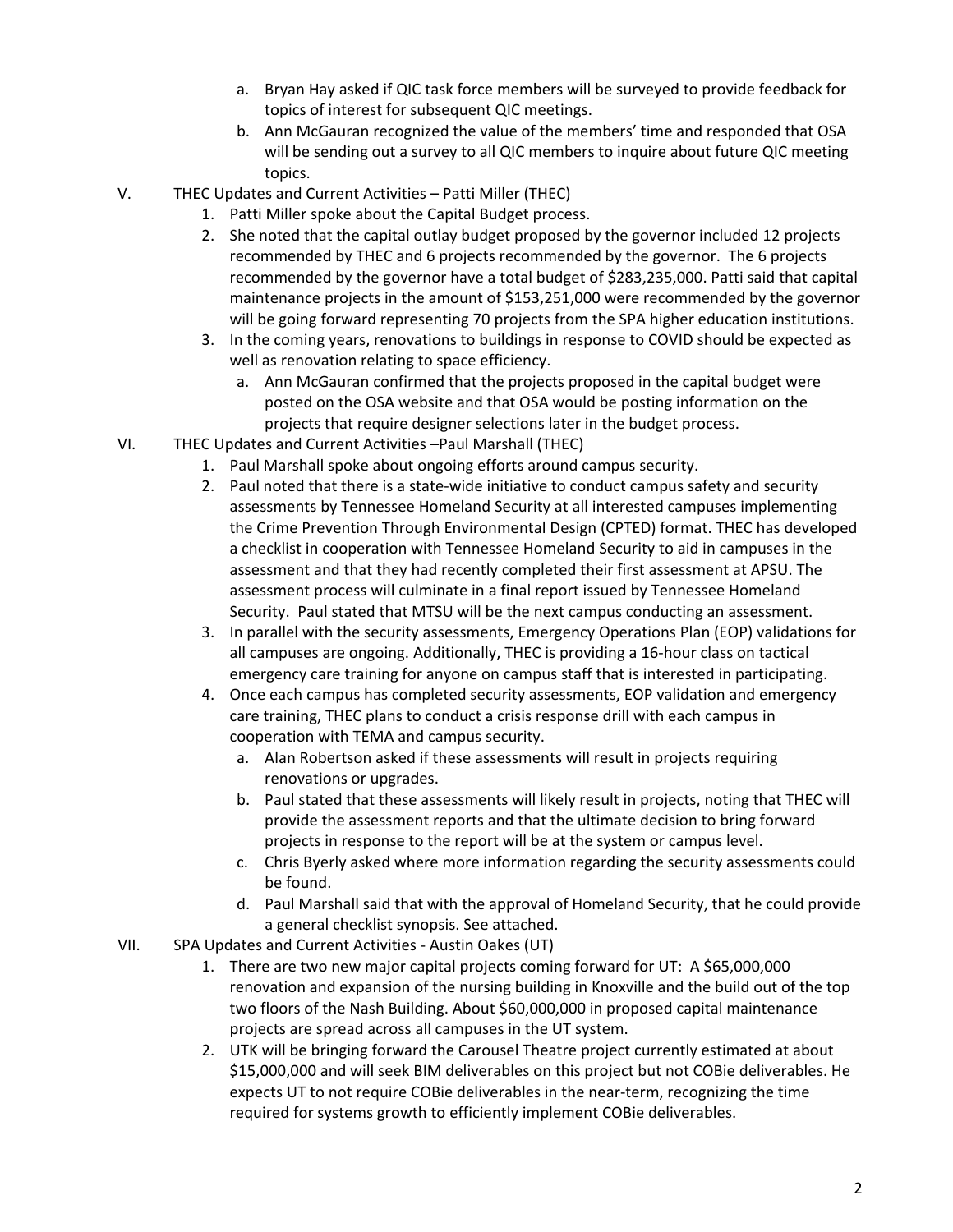- 3. In the coming weeks, UT will commence solicitation for 10-year master plan projects at the UT Martin, UT Chattanooga and UT Knoxville campuses and he anticipates finalizing these plans in summer 2022.
	- a. Alan Robertson asked for an update on the impact of the COVID pandemic on project planning, design and construction.
	- b. Austin Oakes responded that all projects under construction have stayed active. He noted that 30-40 projects in various stages were temporarily paused but that many have restarted adding that he is optimistic about future projects as conditions with the pandemic improve.
- VIII. SPA Updates and Current Activities Brian Wilson (STREAM)
	- 1. There are 88 projects in general government identified in the capital budget totaling almost \$483,000,000.
	- 2. Brian anticipates BIM deliverables on some projects and is in discussions with facilities management to assess the level of interest in implementing COBie deliverables for facility management on BIM projects. Brian will follow up with Chris Byerly regarding STREAM's intended use of COBie deliverables based on his discussions with facilities management. He does not anticipate a near-term requirement for COBie deliverables while facilities management establishes a structure to implement processes and systems for COBie implementation.
	- 3. Several Corrections projects were put on hold due to COVID. Brian noted that all but 3 have resumed.
- IX. SPA Updates and Current Activities Jim Cobb (TTU)
	- 1. The engineering building is currently nearing completion of the design development phase and TTU will be coordinating with OSA regarding the EDP which the designer is targeting for April 2021 and construction is expected to commence in early July 2021.
	- 2. All 5 recommended projects from TTU for capital maintenance are reflected in the governor's list.
	- 3. There are currently 24 active TTU projects totaling \$280,000,000. TTU is performing additional work in the recreation center and the anticipated completion of the lab science building in the coming weeks.
	- 4. TTU has held a designer kickoff meeting for the Innovation Center Residence Hall and anticipates the RFP for CMGC to be released by the end of February. Jim added that the current estimated project budget is \$29,500,000.
	- 5. TTU currently has numerous delegated authority projects underway.
		- a. Alan Robertson asked if there were any COVID-related impacts on TTU projects.
		- b. Jim Cobb responded that the biggest COVID-related delays have involved doors, door hardware and HVAC equipment.
- X. SPA Updates and Current Activities Bill Waits (MTSU)
	- 1. Upcoming MTSU projects include roof projects and site utility projects.
	- 2. Pending budget approval, MTSU plans to move forward with the design phase for the flight engineering building in July 2021.
	- 3. The design phase for the School of Concrete and Construction Management is completed and that Phase 1 site utility and demo is underway. Bill stated that this project experienced an early delay on construction fencing due to COVID.
- XI. SPA Updates and Current Activities Eddie Harkleroad (ETSU)
	- 1. ETSU has current capital maintenance projects pending capital budget approval.
	- 2. The fine arts building was completed in November 2020 and classes are being conducted in the building, but performances are not being scheduled due to COVID.
	- 3. The Culp Center is slated to be completed in March 2021, weather permitting.
	- 4. The main campus electrical upgrade project will add two main feeds.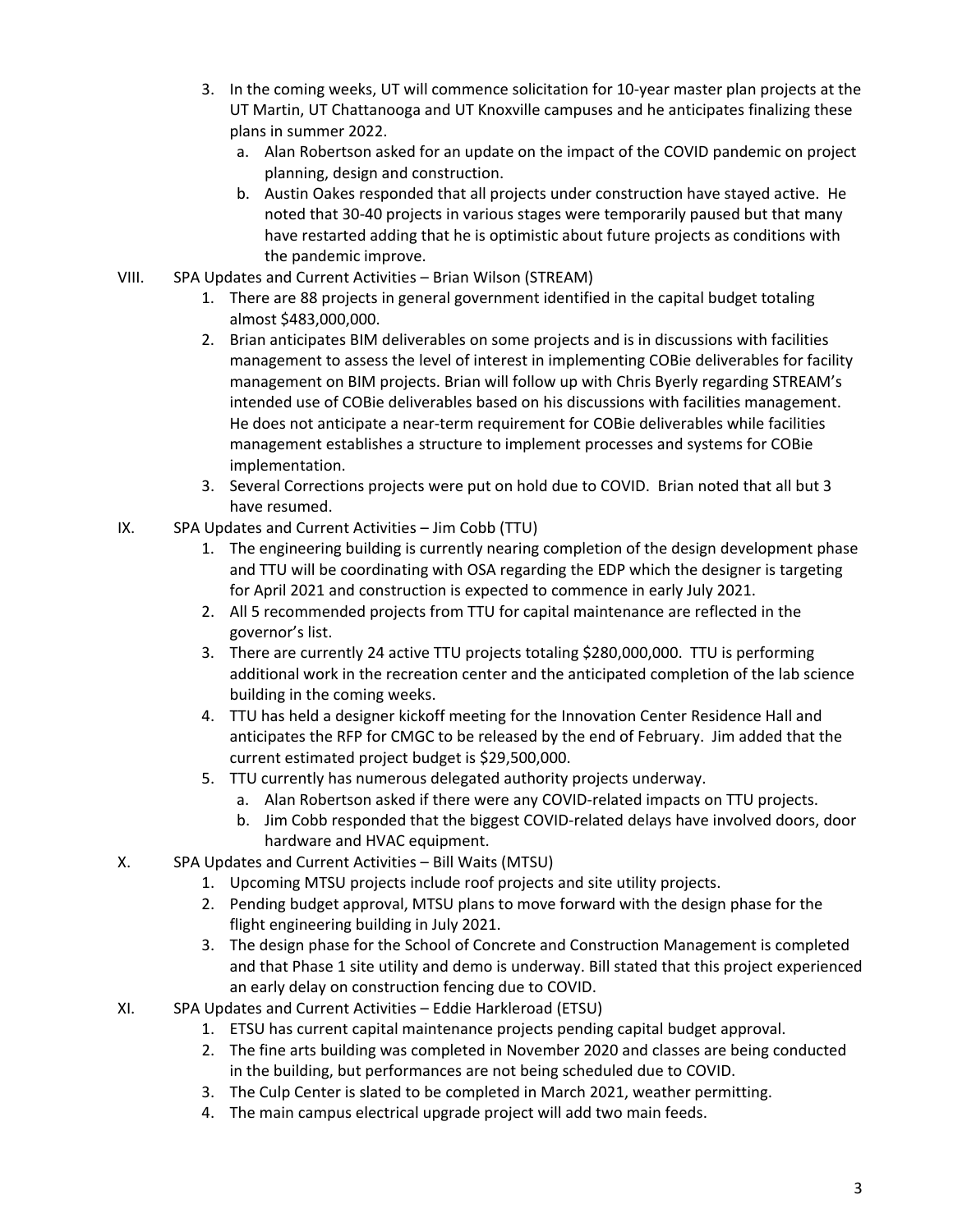- 5. The COVID pandemic resulted in the pause of the Buc Ridge Buildings P & Q project in 2020. Eddie stated this project was resuming and that ETSU expects bids in the following week.
- 6. Current ETSU chiller and campus HVAC projects are scheduled to be completed within a couple of months.
- 7. A code-corrections project at the "mini dome" (Memorial Center) is underway and most of the work will be completed during the summer academic session.
- XII. Industry Updates and Current Activities Ashley Cates (AIA)
	- 1. The AIA is working with legislators and industry to reinforce support for capital project throughout the state.
		- a. Alan Robertson asked if the AIA conference will be virtual in 2021.
		- b. Ashley Cates stated that all AIA conferences will be virtual throughout 2021 and noted that pending the level of COVID restrictions, that AIA TN may plan a celebration of architecture projects across the state.
	- 2. The AIA will have a justice, equity, diversity and inclusion talk in October 2021.
	- 3. Ashley thanked THEC for providing AIA members an update on potential projects that were requested in the governor's budget.
- XIII. Industry Updates and Current Activities Kasey Anderson, Jim Prillaman (ACEC)
	- 1. Kasey emphasized the value of advocacy as legislators consider capital project budgets.
	- 2. Jim stated that the revised BIM standard improves practical application of BIM. He stated that COBie implementation should be careful and deliberate in order to realize value.
		- a. Ann McGauran thanked industry for researching the impact of COBie deliverables on the design community. Ann noted that OSA is interested in continuing to assess COBie and the desired scope, use and implementation of COBie deliverables by the SPAs. Today's discussion has shown that SPAs are not currently requiring a COBie deliverable so resolution will likely be delayed until after there are projects to evaluate.
- XIV. Industry Updates and Current Activities John Gromos (AGC)
	- 1. Supply chain, escalation and building efficiency in a COVID-safe environment are current project challenges. John noted increases in commodity prices such as steel and lumber.
	- 2. John reiterated the importance of aligning project budget and scope given uncertainties surrounding commodity volatility and escalation.
	- 3. AGC's continues to stress awareness of financial constraints for smaller subcontractors at risk for default due to the impacts of COVID.
		- a. Kasey Anderson asked John Gromos if lumber had recently reached a record high in cost. John responded that lumber had reached 2-3 times its cost over the prior year.
		- b. Alan Robertson asked if John knew what was causing the increase.
		- c. John Gromos responded that high demand in private consumer and commercial wood-framed projects coupled with an inability of the lumber market to meet demand due to COVID likely factors into increasing lumber prices.
		- d. Jason Medeiros (AGC) noted a shortage in joists and recommended post and beam construction when possible.
		- e. Ann McGauran noted lumber shortages may also being impacted by wildfires.
		- f. Rich McNeil (AIA) noted supply shortages in lumber and HVAC equipment and stated delays reaching 3 months due to COVID.
		- g. Austin Oakes cited a project experiencing a 6-month lead time on electrical switch gear due to the impacts of COVID.
- XV. Open Discussion
	- 1. Ann McGauran noted that the design and construction industry had remained strong and flexible throughout the COVID pandemic to date citing continued construction and the economic benefits.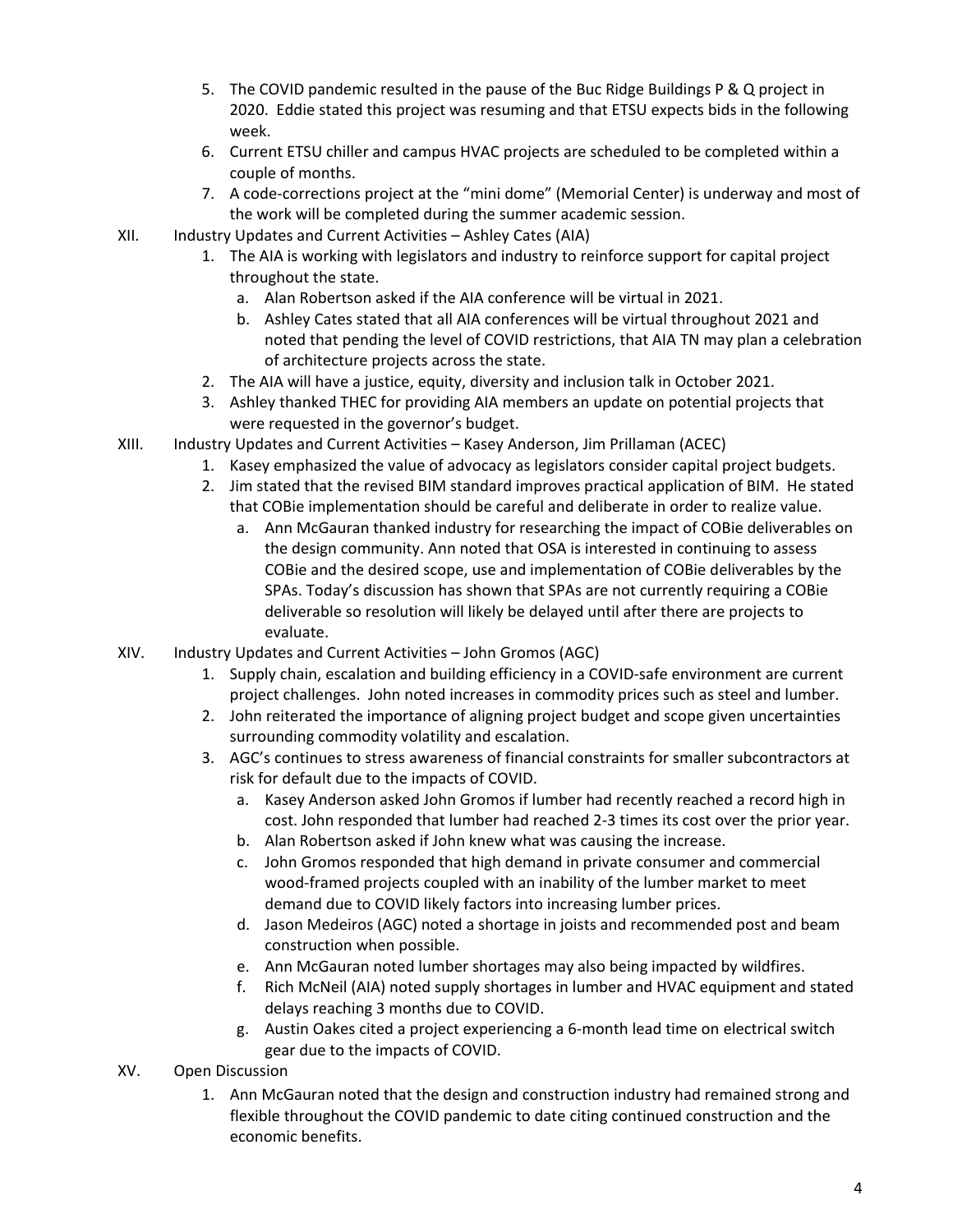- 2. Alan Robertson stated that OSA would solicit input from QIC members on future topics of interest and opened discussion on the subject.
	- a. Rich McNeil stated that he appreciated the format of round table updates by the QIC members and had found these educational even though there were not questions.
	- b. John Kenny thanked OSA leadership and noted the QIC task force's success in executing and completing major agenda items. John suggested the possibility of inviting the State Fire Marshal's Office to a future QIC meeting. John requested an update on the progress of the project team evaluation data. John Kenny agreed that a questionnaire regarding topics of interest would be valuable.
	- c. Alan Robertson responded that he will be reaching out to the fire marshal's office and keep the QIC members informed of matters of interest especially as it pertains to code adoption cycle. Alan encouraged QIC members to consider other guest agencies for invitation to present at future QIC meetings.
- 3. Alan Robertson stated that he and Chris Byerly have worked to develop the project team evaluation dashboard and OSA would like to add more data to the evaluation data set in order to achieve a representative sample of evaluations prior to sharing. Chris Byerly added that OSA currently has most of the 2019 team evaluation data compiled into a working data model and that SPA's will be soon receiving a request for 2020 team evaluations for substantially completed projects. Chris noted that acquisition of 2020 data will effectively double the amount of team evaluation data bringing the data set closer to the representative sample required to prepare for publication.
- 4. Ann McGauran thanked the QIC members for their engagement and their thought leadership toward initiatives of the QIC group.
- 5. Alan Robertson stated that the next meeting was scheduled for May 12, 2021. The next meeting will likely be virtual but if the meeting is in-person, members would be notified. OSA will also work to provide virtual access to future in-person meetings.

### Action Items:

- Brian Wilson to follow up with OSA (Chris Byerly) on anticipated near-term level of interest in COBie deliverables for facility management
- Alan Robertson to send out questionnaire to the QIC members on topics of interest
- Alan Robertson to coordinate with the State Fire Marshal's Office to attend a future QIC meeting
- All QIC members to consider topics of interest for future QIC meetings and to communicate these topics including potential guest speakers to OSA.

Next Meeting: May 12, 2021 Microsoft Teams Meeting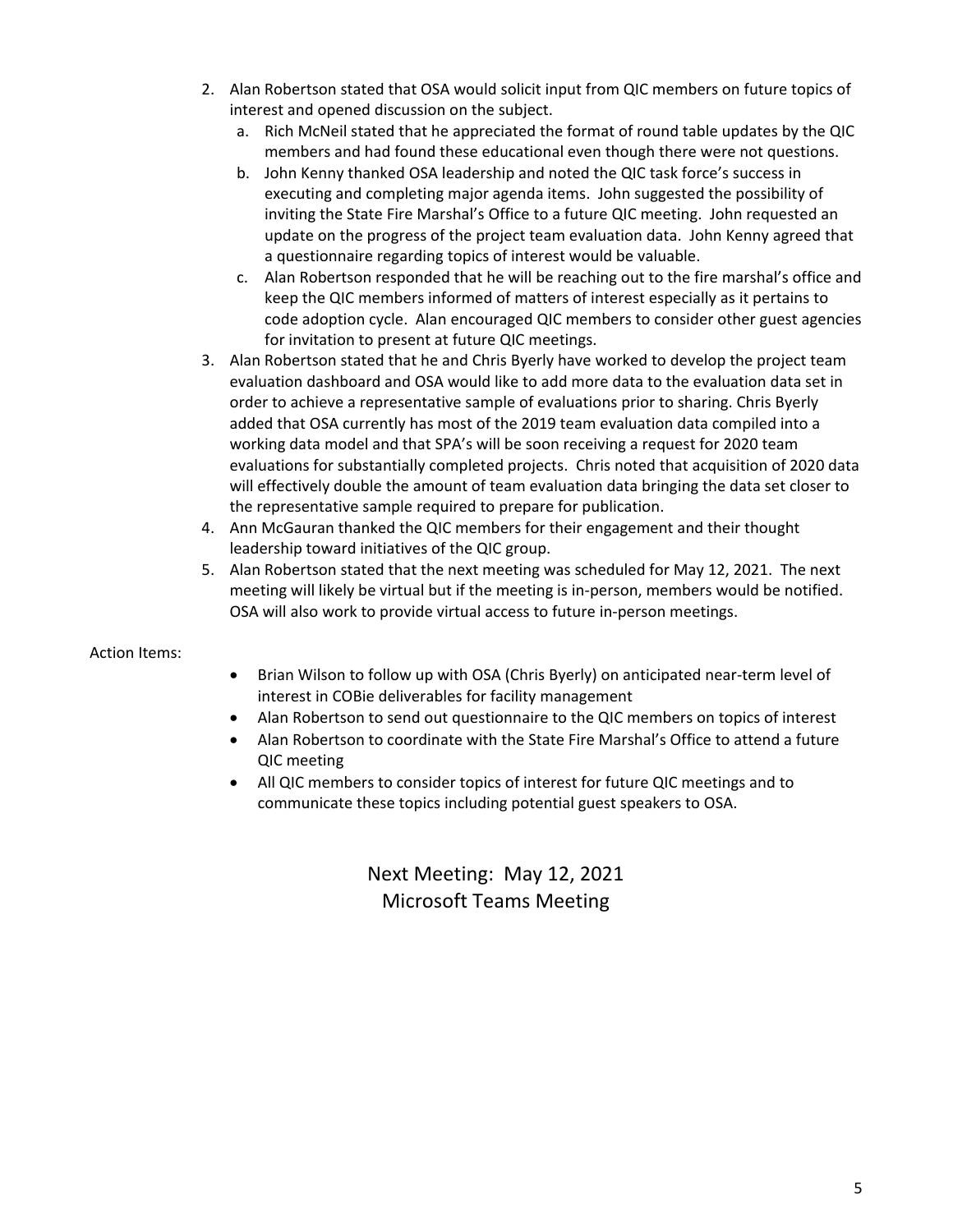## **Natural Surveillance -**

- Increases visibility within and around a building or site
- Operates from within the building to the outdoors as well as allowing clear view of the building exterior from outdoors.

## **Natural and Mechanical Access Control-**

- Creates a real and perceived boundary to deny access to targeted property
- Spatial and circulation patterns can create naturally occuring features to control acces
- The intent is to deny ease of access to commit a crime or to prevent escape if a crime is committed

## **Territorial Reinforcement-**

- Establish a clear sense of ownership by legitimate users and occupants
- Encourages users to challenge unknown persons or unauthorized activity
- Human means of formalizing this are watch groups, neighborhood watch, etc...
- Mechanical means to accomplish this may be items such as motion sensors, cameras, and lighting

### **Management and Maintenance-**

- Spaces must be maintained to an appropriate standard to reflect the building use and importance
- Properly maintained landscape and building exterior demonstrate that the property is cared for and that any irregularity will quickly be noticed and addressed
- Overlaps with the concept of access control by making anything out of place stand out so that legitimate users can easily identify it and investigate.



Shows clear lines of sight







Exceptional maintenance and poor maintenance